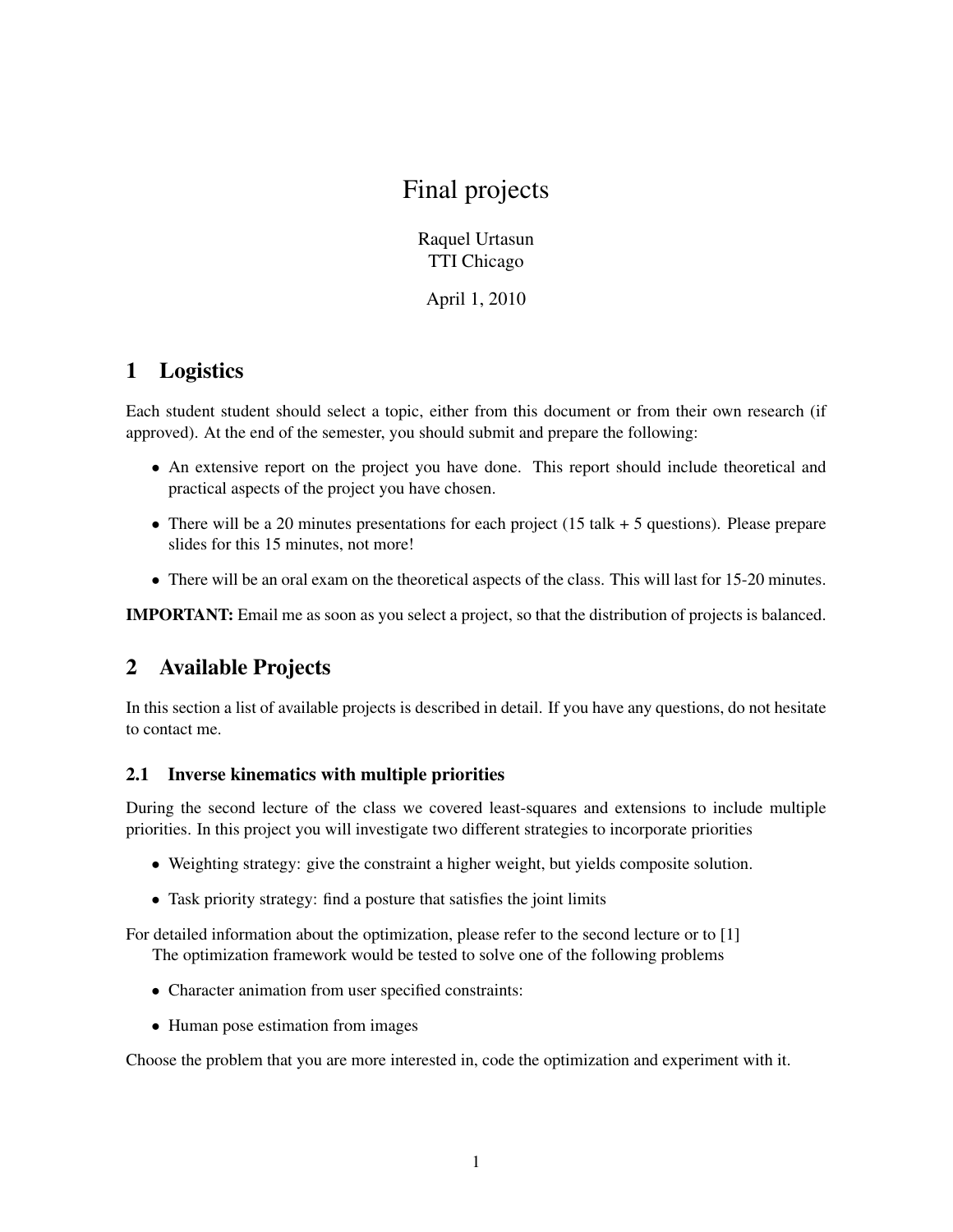

Figure 1: (left) Weighting strategy. (right) Priority strategy (Baerlocher01)

#### 2.2 Evaluation of particle filtering techniques

This project consists in the implementation of a particle filter, and evaluate different sampling strategies in order to solve a simple human body tracking problem, where the image likelihood is simply the reprojection error of 2D to 3D correspondences. In order to generate the data, dowload sequences from the CMU mocap dataset  $<sup>1</sup>$ , generate a virtual camera by defining a projection matrix, and project the</sup> 3D location of the markers into 2D to create 2D correspondances. Test the influence of adding Gaussian noise.

#### 2.3 Evaluation of likelihood models

This project consists in the evaluation of different likelihood models. You can do this either in an optimization framework that seeks the MAP estimate, or in a particle filter framework. Note that for the optimization framework you need to compute derivatives of the image likelihood with respect to the state. This reduces the number of possible image likelihoods to differentiable ones, but makes the implementation of each likelihood more difficult since you need to also compute the gradient. Download the Humaneva dataset  $2$  in order to get the video sequences to test.

#### 2.4 Character animation via motion graphs

This project consists in the implementation of the well know motion graphs [2]. This is a Nearest-Neighbord (NN) approach to character animation. Download lots data from the CMU dataset and compute possible transition points. Implement also an inference program that given a begin point and an end point fills out the animation in between.

#### 2.5 Discriminative approaches to human pose estimation and classification

In this project you have to investigate discriminative approaches to human pose estimation. In particular, you will use the Humaneva dataset , where images and 3D poses are given at the same time. Use the background substraction code that is provided to get a bounding box around the person. Compute object-recognition type features (i.e., Bag of words of SIFT, PHOG, etc) on the corresponding bounding box, and use these features as your image representation. Investigate different regression methods, e.g., NN, Gaussian process  $[3]$ <sup>3</sup>, etc.

<sup>&</sup>lt;sup>1</sup>CMU mocap, mocap.cs.cmu.edu

<sup>2</sup>Humaneva dataset, http://vision.cs.brown.edu/humaneva/

<sup>3</sup>Code available at http://www.gaussianprocess.org/gpml/